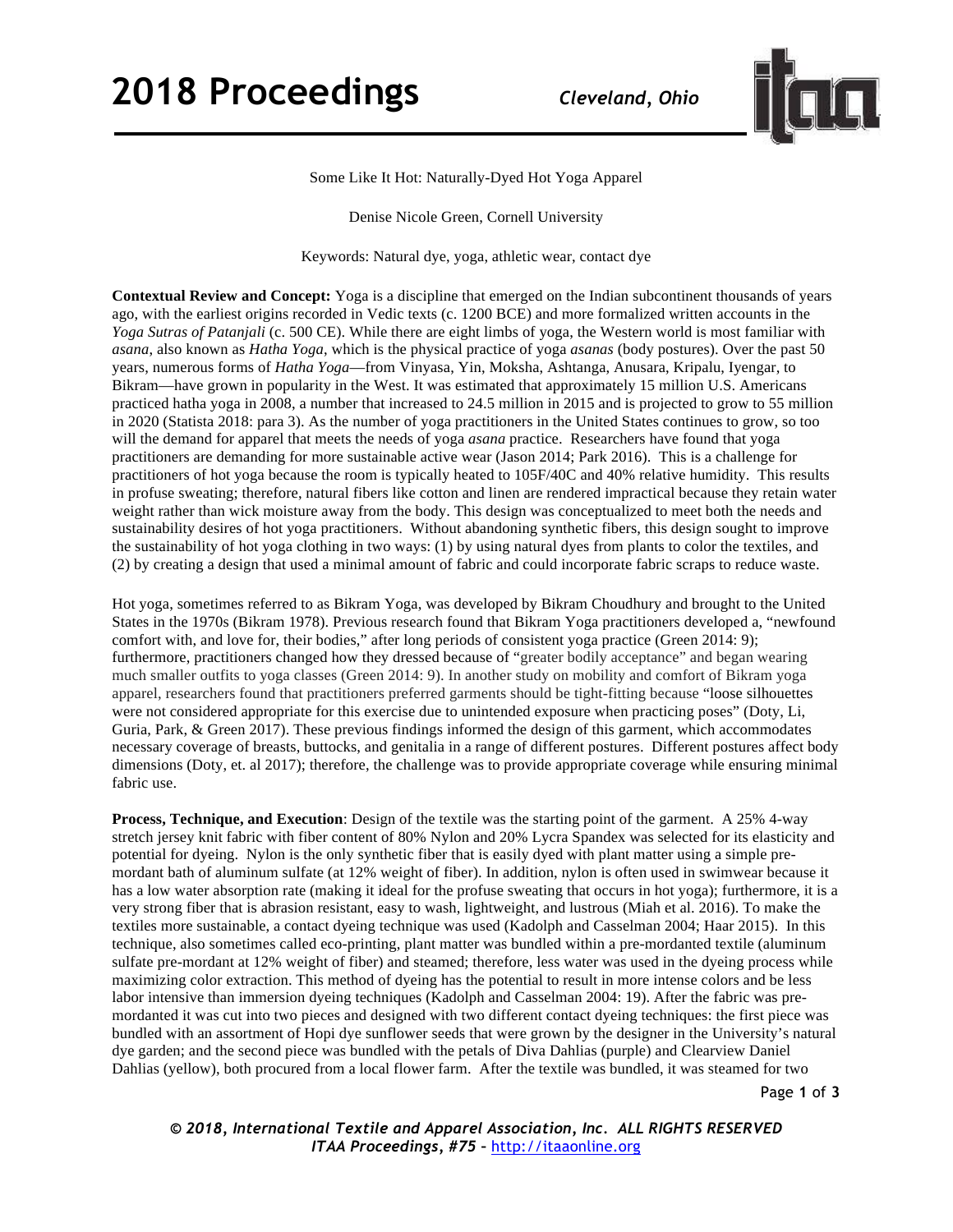hours and after cooling, was opened and washed with a pH neutral soap.

In order to develop the garment design, a yoga practitioner was body-scanned in the full expression of four different yoga postures, including a forward bend, backward bend, side bend, standing splits, and scanned in a neutral standing post. The ability to manipulate and examine the 3-D body scans from different angles aided in the development of patterns that would ensure necessary coverage of genitalia, buttocks, and breasts in all yoga postures. After pattern development the seams were sewn using a Juki 4-thread serger MO 6814S, and seam allowances were flattened against the fabric by using top-stitching on a Juki MF-7823 Coverstitch machine. Topstitching was both functional and added aesthetic interest to the piece.

**Aesthetic Properties and Visual Impact:** As Kadolp and Casselman noted, "Serendipitous results characterize the contact method of dyeing," making it unpredictable and inconsistent but full of exciting visual possibilities (Kadolph and Casselman 2004: 19). The strong aesthetic qualities of this minimal yoga ensemble began with the textile itself: a pastel but profound color palette of yellows and purples. When used together, complementary colors create more intensity and vibrancy, which was important in this particular dye process where rich colors were more challenging to achieve. Because the fiber content of the fabric is 80% Nylon and 20% Lycra Spandex (and the latter would not take natural dyes), a lighter value was expected overall. The combination of purple and yellow was therefore strategic to create an illusion of greater vibrancy. Because the colors were not at full saturation the use of complementary colors did not create tension or overwhelming afterimage, as can happen with complements at full saturation. Instead, the colors enhance one another and the ghost-like forms from the plant matter.

The yoga top was designed to emphasize the imprints of the Hopi dye sunflower seeds and dahlia petals. The simplicity of the twisted keyhole top ensures that the textile design is highlighted as a prominent aesthetic feature. The top is well-balanced in both color and form: one side is the fabric bundled with Hopi dye sunflower seeds, and the other side is fabric from the petals of dahlias. The small keyhole also adds to the balance by ensuring just the right proportion of revealing and concealing the body. The simple cross-strap back has a functional purpose (connecting to the front side hem and providing support for breasts), while ensuring minimal fabric use.

The shorts are also relatively simple and designed to bring focus to the textile design. The side seam was shifted toward the backside to create shaping over the buttocks. A gusset was designed into the crotch to ensure coverage during postures that involve the standing splits (like standing bow pose – photographed as the side-view), because the length of the crotch expands during splits. In order to highlight the two different fabrics and utilize fabric scraps, a small rectangle was used as decorative patchwork along the model's right buttocks, and an even smaller scrap was used on the left side of the waistband. These color and textile choices ensured balance of color and the illusion of texture that the textile design creates. The form of the design minimizes fabric use while ensuring coverage of necessary parts of the body in various yoga poses; therefore, the garments have been photographed as they would be worn in three different yoga postures to show front, side, and back view (permission to photograph in *asanas* rather than "at attention" was approved prior to submission by design track chair).

**Cohesion, Design Contribution, & Innovation:** While interest in natural dyes has increased over recent years (Křížová 2015), naturally-dyed design scholarship has been limited to non-athletic apparel. Yoga practitioners differ from other athletes in their commitment to social and ecological issues, like sustainability (Jason 2014; Park 2016). This design makes an innovative contribution to textile design scholarship by experimenting with natural dyes on a nylon-spandex blended fabric. Furthermore, the 3-dimentional design is also an important contribution that has been engineered to specifically meet the needs and desires of hot yoga practitioners (Green 2014; Doty et al. 2017). This design also creates opportunity for future research on the mordanting effect of human sweat on natural dyes over time, the impact of repeated laundering and wear, and development of large-scale industrial processes for contact dyeing with plant matter. With future research, this design would ideally shift from the category of limited production (LP) to mass market (MM) targeted to the growing number of yoga practitioners across the world.

Page **2** of **3**

*© 2018, International Textile and Apparel Association, Inc. ALL RIGHTS RESERVED ITAA Proceedings, #75 –* http://itaaonline.org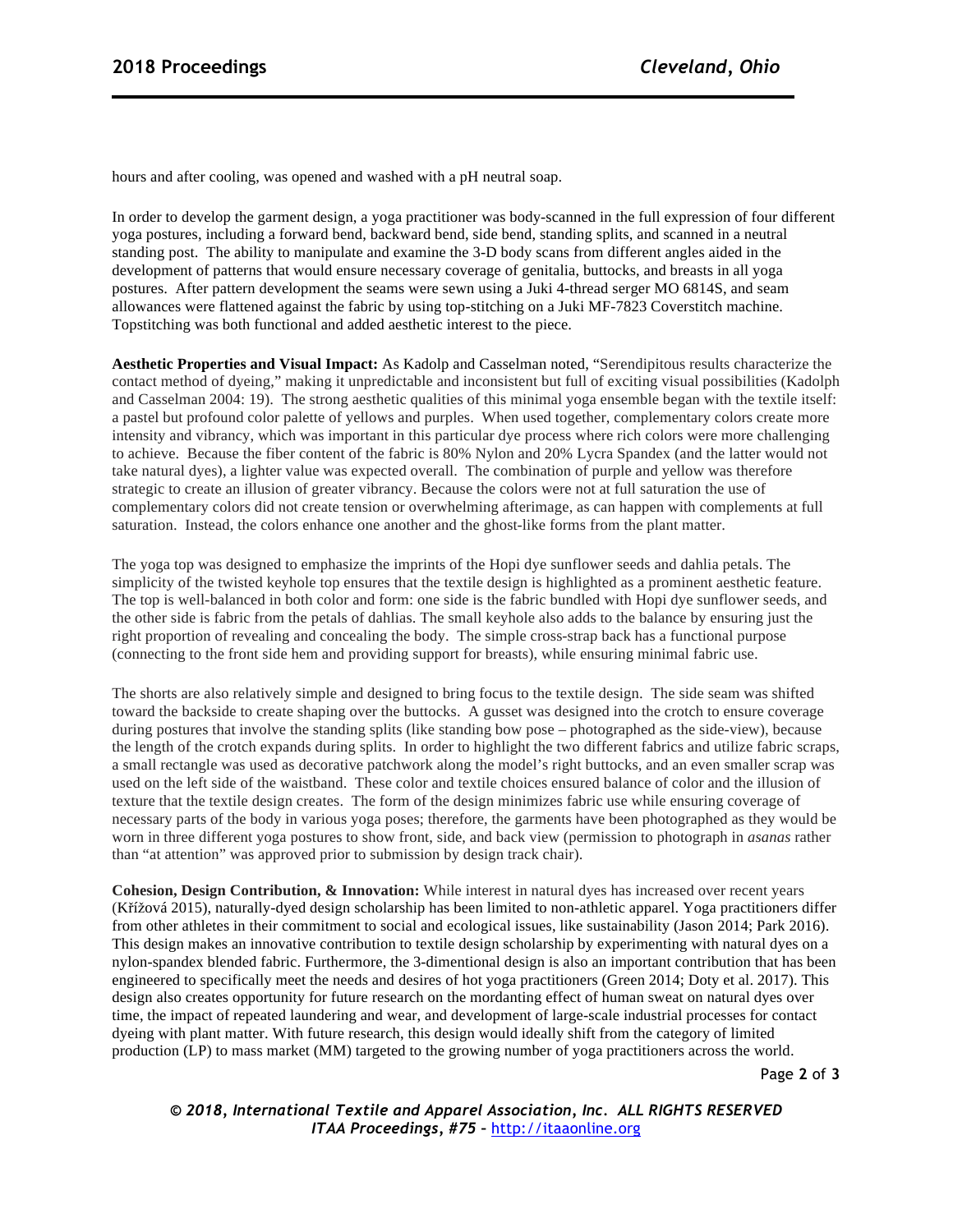## **References:**

Choudhury, B. and Reynolds, B. J. (1978) *Bikram's Beginning Yoga Class*. Los Angeles: J. P. Tracher, Inc.

- Doty, K., Li, M., Guria, S., Park, H., and Green, D. (2017) Preliminary Investigation of Bikram Yoga Apparel for Improved Mobility and Comfort. *International Textile and Apparel Association (ITAA) Annual Conference Proceedings, 177*. Retrieved from: https://lib.dr.iastate.edu/itaa\_proceedings/2017/posters/177
- Green, D. N. (2014). Mind-Body Transformations: Appearance and Yoga in the Hot Room. *International Textile and Apparel Association (ITAA) Annual Conference Proceedings, 77.* Retrieved from: https://lib.dr.iastate.edu/itaa\_proceedings/2014/presentations/77
- Haar, S. (2015). Summer Harvest. *International Textile and Apparel Association (ITAA) Annual Conference Proceedings, 82*. Retrieved from: http://lib.dr.iastate.edu/itaa\_proceedings/2015/design/82
- Jason, H. (2014). Sustainable Yoga Apparel (Thesis). Retrieved from: http://www.theseus.fi/handle/10024/71437
- Kadolph, S. J. and Casselman, K. D. (2004). In the bag: Contact natural dyes. Clothing and Textiles Research Journal, 22(1/2), 15-21.
- Křížová, H. (2015). Natural dyes: their past, present, and future sustainability. In D. Křemenáková, J. Militký, R. Mishra (Eds.), *Recent Developments in Fibrous Material Science.* Prague: Kosmas Publishing.
- Miah, M. R., Hossain, M. A., Dipto, A. I., Telegin, F. Y., Quan, H. (2016). Eco-dyeing of Nylon Fabric Using Natural Dyes Extracted from Onion Outer Shells: Assessment of the Effect of Different Mordant on Color and Fastness Properties. *International Journal of Scientific & Engineering Research 7* (9), 1030 – 1042.
- Park, S. (2016). Exploring Yoga Wear Needs for the Baby Boomer Generation (Master's Thesis). Retrieved from: http://digital.library.ryerson.ca/islandora/object/RULA%3A5529/datastream/OBJ/download/Exploring\_yog a wear needs for the baby boomer generation.pdf
- Statista (2018). Revenue of the yoga industry in the United States from 2012 to 2020 (in billion U.S. dollars). *Statista: The Statistics Portal.* Retrieved from: https://www.statista.com/statistics/605335/us-yoga-industryrevenue/